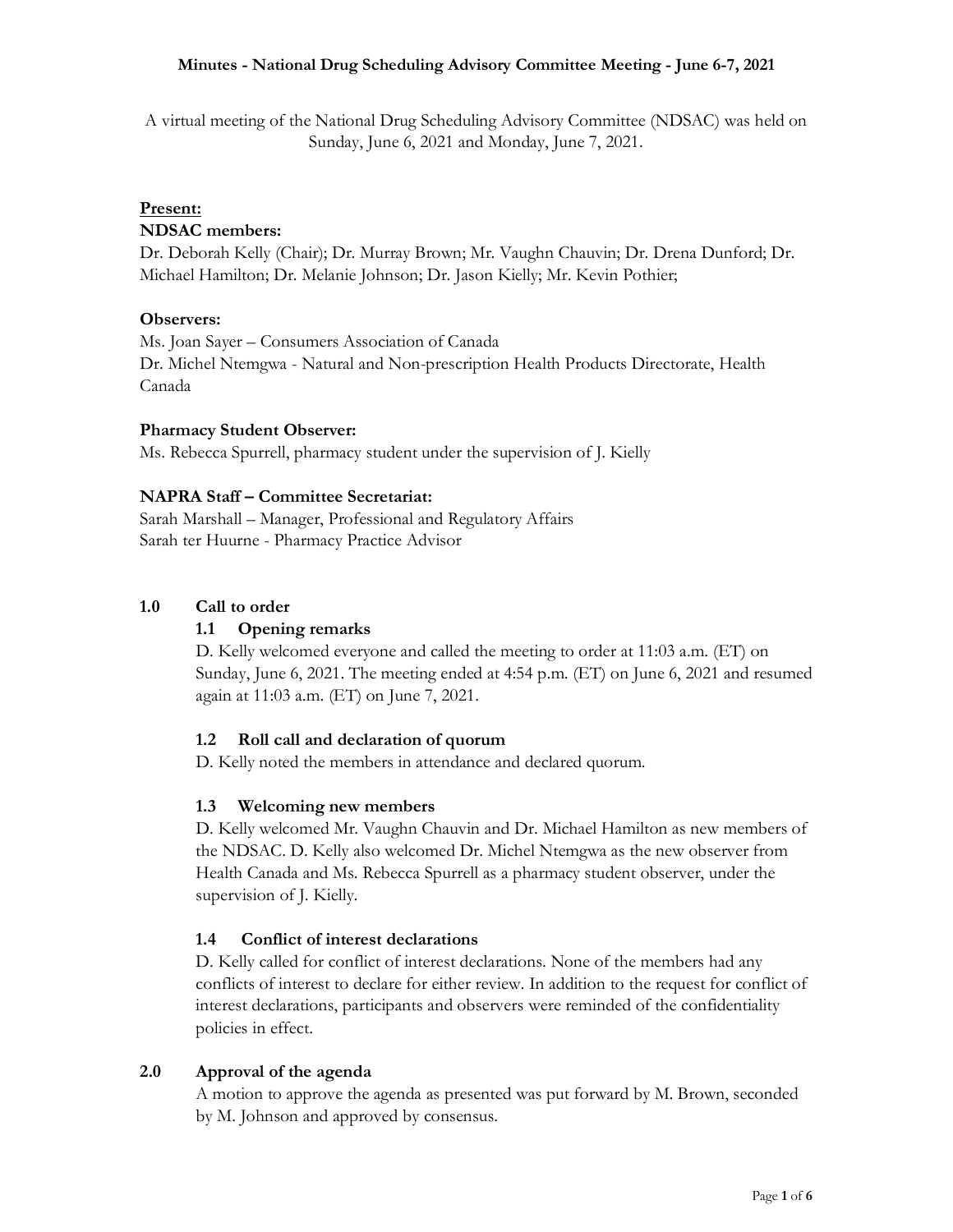# **3.0 Confirmation of approval of the minutes from the June 15 and 18, 2021 NDSAC meeting**

The minutes of this meeting had previously been approved by the NDSAC members via email. A motion to formally confirm approval of the minutes from the NDSAC meeting of June 15 and 18, 2020 as posted on the NAPRA website was put forward by D. Dunford, seconded by K. Pothier, and approved by consensus.

#### **4.0 New Business**

## **4.1 Request for Unscheduled status for bisacodyl 5mg tablets in all package sizes**

The committee reviewed and considered the application for drug scheduling, as well as additional information submitted through the Interested Party process and the Alternate Method of Participation. Bayer Inc. Consumer Health was granted Interested Party status. Six interrogatories were completed during the interrogatory process. There was one submission of information by the Interested Party. The committee received one submission via the alternate method of participation.

At 11:45 a.m. on June 6, 2021, D. Kelly welcomed representatives from Sanofi: Dr. Robert Lange, Ms. Christina Moccia, and Dr. Giuseppa Gennaro. The Sanofi representatives gave a concise slide presentation to the committee, which was followed by a question and answer period.

The committee then discussed all the information previously provided to them for review and consideration, as well as the information received during the presentation and the subsequent question and answer period.

Members were concerned with the fact that the information presented and consulted demonstrated that there is potential for misuse and abuse of stimulant laxatives, including bisacodyl. The consequences of such misuse or abuse can be serious. While the committee noted that individuals with eating disorders seem to make up the majority of those that misuse or abuse stimulant laxatives, there are other groups that also misuse and abuse stimulant laxatives (e.g. The literature also noted the potential for misuse in individuals who are generally middle-aged or older who begin using when constipated but continue to overuse, individuals engaged in certain types of athletic training and surreptitious laxative abusers who use the drugs to cause factitious diarrhea.) A pharmacist should be available to provide support and assistance to patients who may be more at risk of abuse and misuse of bisacodyl.

It was noted that while the product is only indicated for short-term occasional use, constipation is often persistent, recurrent or chronic for many individuals and off-label, long-term use of stimulant laxatives has been reported. Although stimulant laxatives are considered safe to use long-term by some guidelines, others recommend against their long-term use and clinical trials beyond 4 weeks' duration are lacking. Further, stimulant laxatives are generally not considered first line therapy for the treatment of constipation.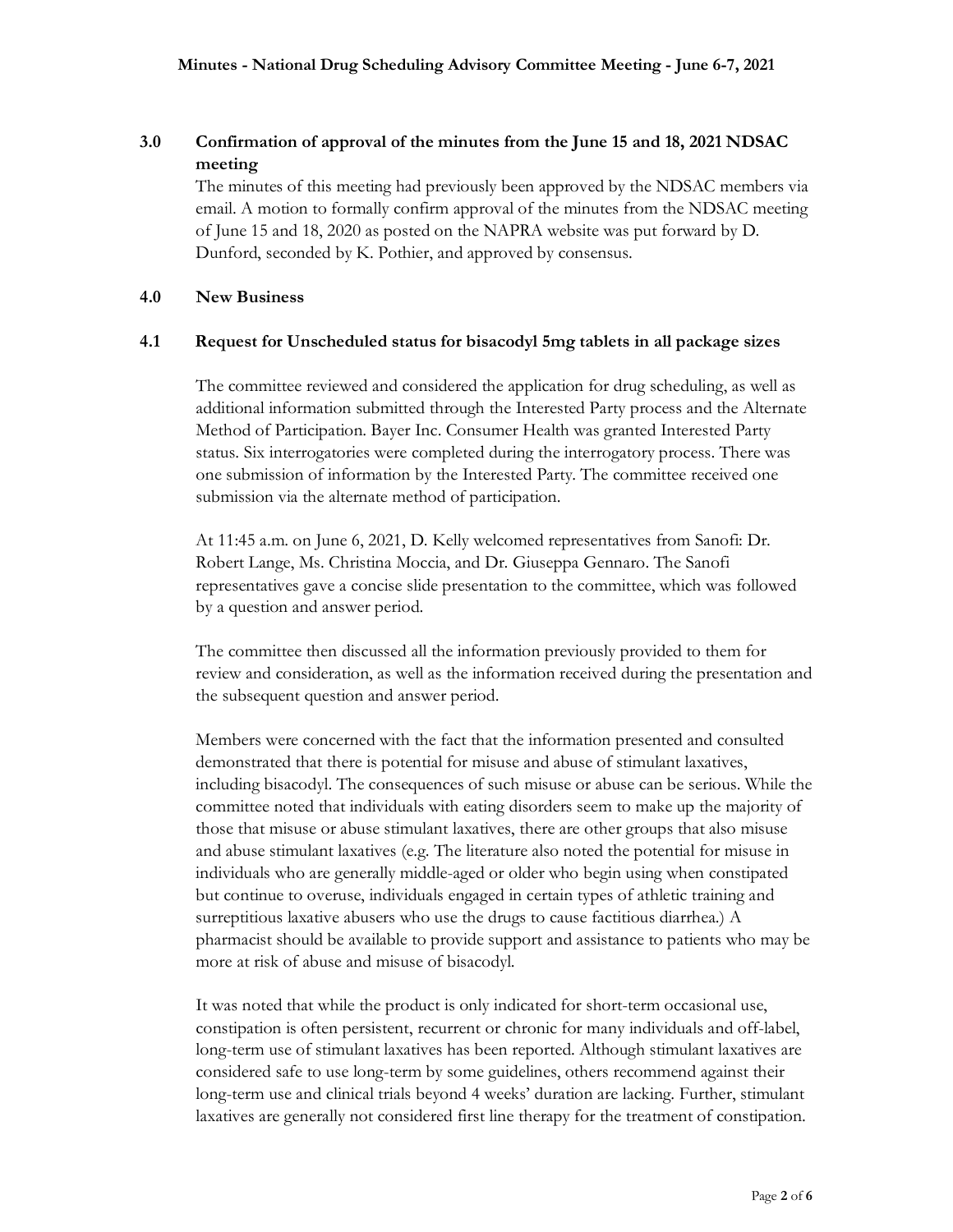A pharmacist should be available to provide advice on appropriate management of longterm constipation.

The committee was also concerned about the quality of the current labelling and noted that the applicant did not provide a label comprehension study for the current labelling. In addition, the label comprehension study completed on the proposed labels only addressed the use of the product and did not confirm understanding of any other aspects such as dosing, duration, warnings and drug interactions. While the labelling contains some information regarding red flags (or alarm symptoms), it does not include all the red flags that may be of concern with constipation. Drug interactions were missing from the current outer labelling and even if added as proposed, the terminology could be confusing to some patients. The committee therefore agreed that a pharmacist should be available to help reinforce and expand on the current product labelling.

D. Kelly led the group in a review of the applicability of the National Drug Scheduling Factors. It was agreed that the following scheduling factors were applicable to bisacodyl 5mg oral tablets:

 $\bullet$  #II-5, III-3, III-4, III-5

The committee discussed the overall best fit for the scheduling of bisacodyl 5mg oral tablets. The committee discussed the balance between consumer access to the product and maintaining pharmacist oversight on product usage to address concerns with the potential for long-term use, misuse, and abuse. Restricting package sizes that exceed the maximum Health Canada approved dose and duration of use to the pharmacy setting would ensure that a pharmacist is available to monitor for patients potentially using the drug inappropriately, to provide advice on the appropriate management of long-term constipation and to assist with the identification of red flags that may indicate the need for further assessment, particularly with long-term use.

**MOTION:** It was moved by J. Kielly, seconded by V. Chauvin to recommend that:

- Bisacodyl, when sold in strengths of 5mg or less per oral dosage unit, in package sizes containing no more than 105 mg of bisacodyl, be granted Unscheduled Status
- Bisacodyl, when sold in strengths of 10 mg or less per rectal dosage unit/suppository, in package sizes containing no more than 50 mg of bisacodyl, remain Unscheduled
- Bisacodyl and its salts, **except** when sold in strengths of 5 mg or less per oral dosage unit in package sizes containing no more than 105mg of bisacodyl and **except** when sold in strengths of 10mg or less per rectal dosage unit/suppository in package sizes containing no more than 50mg of bisacodyl, remain in Schedule III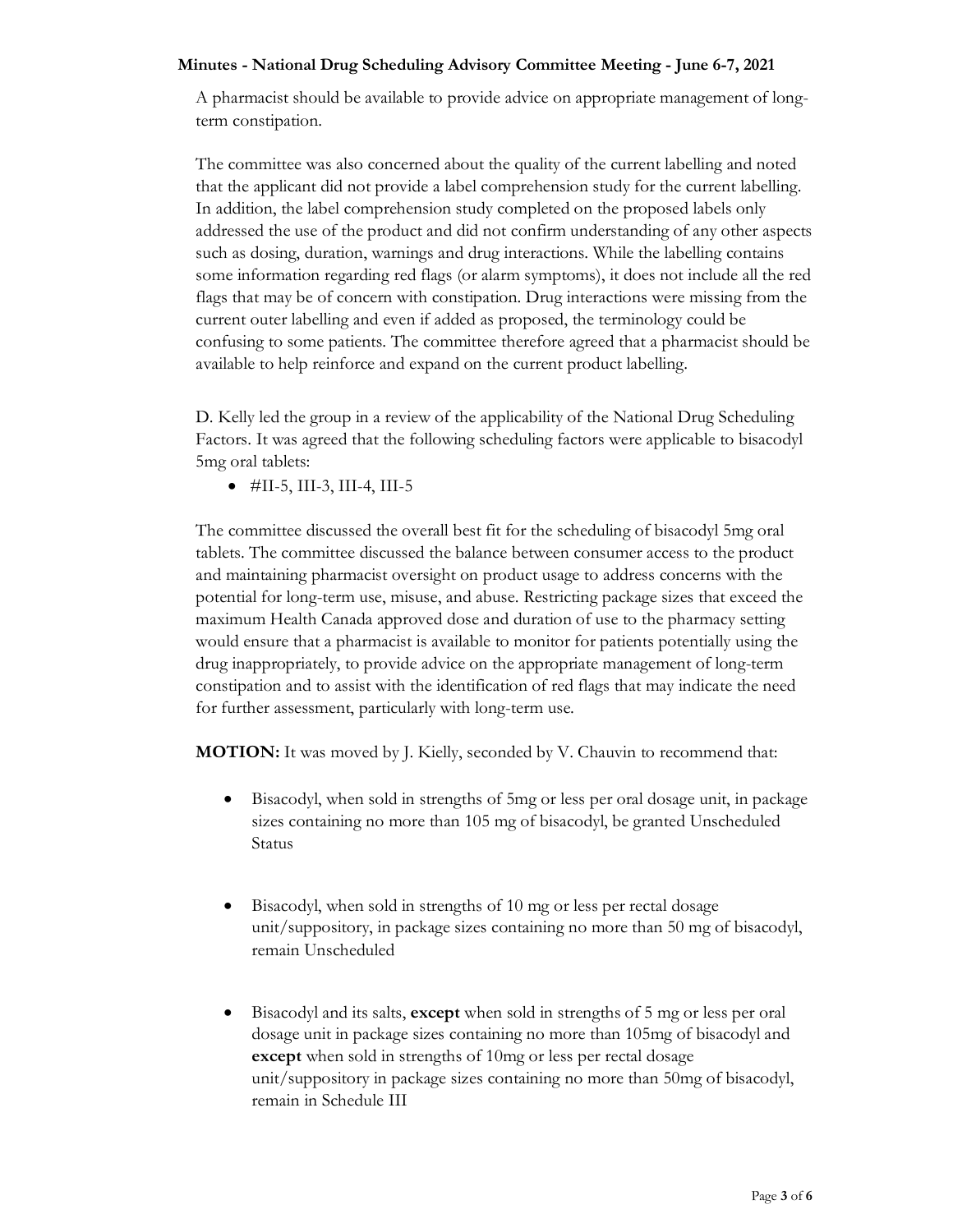**Motion carried**. All members agreed to the above noted motion.

This recommendation will be reported to the NAPRA Board of Directors.

## **4.2 Request for Schedule II status for non-live recombinant herpes zoster vaccine**

The committee reviewed and considered the application for drug scheduling, as well as additional information submitted through the Interested Party process and the Alternate Method of Participation. CanAge was granted Interested Party status. No interrogatories were completed during the interrogatory process. There was one submission of information by the Interested Party. The committee received six submissions via the alternate method of participation.

At 11:10 a.m. on June 7, 2021, D. Kelly welcomed Ms. Anjli Acharya. Ms. Acharya is a clinical pharmacist specializing in immunization and was contracted by NAPRA to provide an independent review of the literature regarding non-live recombinant herpes zoster vaccine (RZV). She gave a concise slide presentation to the committee, which was followed by a question and answer period.

At 12:50 p.m. on June 7, 2021, D. Kelly welcomed representatives from CanAge: Ms. Laura Tamblyn Watts; Mr. Brett Book, and Mr. Nathaniel Rubin. The CanAge representatives gave a concise presentation to the committee, which was followed by a question and answer period.

At 1:45 p.m. on June 7, 2021, D. Kelly welcomed representatives from Glaxo-Smith-Kline (GSK): Ms. Catherine Keogh, Ms. Emanuela De Franco, and Dr. Heather VanSeggelen. The GSK representatives gave a concise slide presentation to the committee, which was followed by a question and answer period.

The committee then discussed all of the information previously provided to them for review and consideration, as well as the information received during each of the presentations and the subsequent question and answer periods.

RZV is indicated for the prevention of herpes zoster in adults 50 years of age or older. The only contraindication is for patients with a known hypersensitivity to any component of the vaccine. As a preventative therapy, a diagnosis is not required to confirm the need for the drug and additional evaluations to prove previous varicella zoster (chicken pox) infection such as checking antibody titres are neither required nor recommended according to Canadian and international guidelines. The committee agreed that a patient could self-identify the need for RZV based on age and interest, but that a regulated health professional such as a pharmacist should confirm the need for the drug and assess the patient for contraindications, previous vaccination status, previous herpes zoster infection, and immunocompromised status in order to ensure appropriate and optimal use of the drug.

Many stakeholders indicated support for a change to Schedule II status via the Interested Party and Alternate Method of Participation processes in order to increase access to this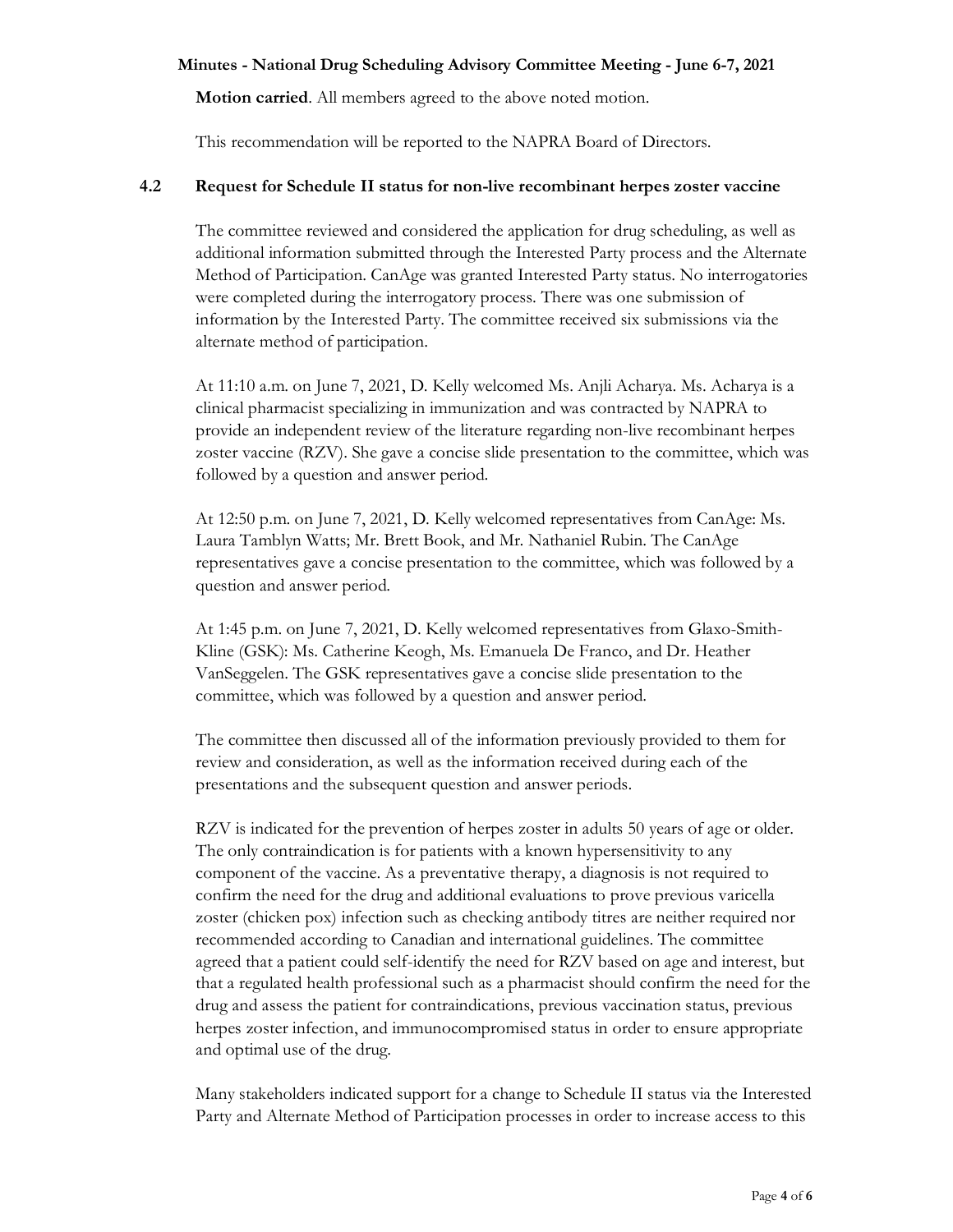vaccine and promote vaccine uptake. Stakeholders noted that although shingles is rarely life-threatening, it can create a significant burden of frailty and can have downstream effects on quality of life, hospitalizations and long-term care admissions. This highlights the importance of optimizing the use of shingles vaccines. It was noted that the requirement for a prescription was acting as a barrier to access and was creating inequitable access to this vaccine across the country. Members agreed that a pharmacist could safely complete the required assessments to confirm that RZV is appropriate for each particular patient and that this could remove barriers and promote equitable access to RZV across the country. There was also evidence to suggest that pharmacists could play a role in identifying patients who would benefit from immunization, increasing vaccination rates and promoting series completion, in order to help prevent the potentially significant burden of shingles.

RZV is an intramuscular, 2-dose series injection that must be administered in a health care setting by a regulated health professional. As such, the product labelling is not designed for the public, but rather for health professionals. Therefore, the labelling would not provide patients with all of the information they need to know about receiving this vaccine. The committee agreed that a pharmacist is required to ensure that the patient will have the drug administered by a health professional and to expand on the labelling information to ensure safe and appropriate use of the vaccine.

The committee noted that RZV leads to temporary, reactogenic-type adverse drug reactions in a significant percentage of the population. Given that the labelling is not designed for the public, it does not provide enough information for patients about the adverse drug reactions associated with RZV. The committee therefore agreed that a pharmacist is required to provide patient education on the incidence and severity of adverse effects. Providing adequate information to patients about what to expect in terms of adverse effects should help to mitigate patient concerns and promote adherence to the second dose.

D. Kelly led the group in a review of the applicability of the National Drug Scheduling Factors. It was agreed that the following scheduling factors were applicable to non-live recombinant herpes zoster vaccine:

 $\bullet$  #II-1, II-2, II-4, II-6, II-8, II-9, II-10, III-2, III-5

The committee discussed the overall best fit for the scheduling of non-live recombinant herpes zoster vaccine.

**MOTION:** It was moved by M. Brown, seconded by J. Kielly to recommend that:

• Non-live recombinant herpes zoster vaccine be granted Schedule II status

**Motion carried**. All members agreed to the above noted motion.

This recommendation will be reported to the NAPRA Board of Directors.